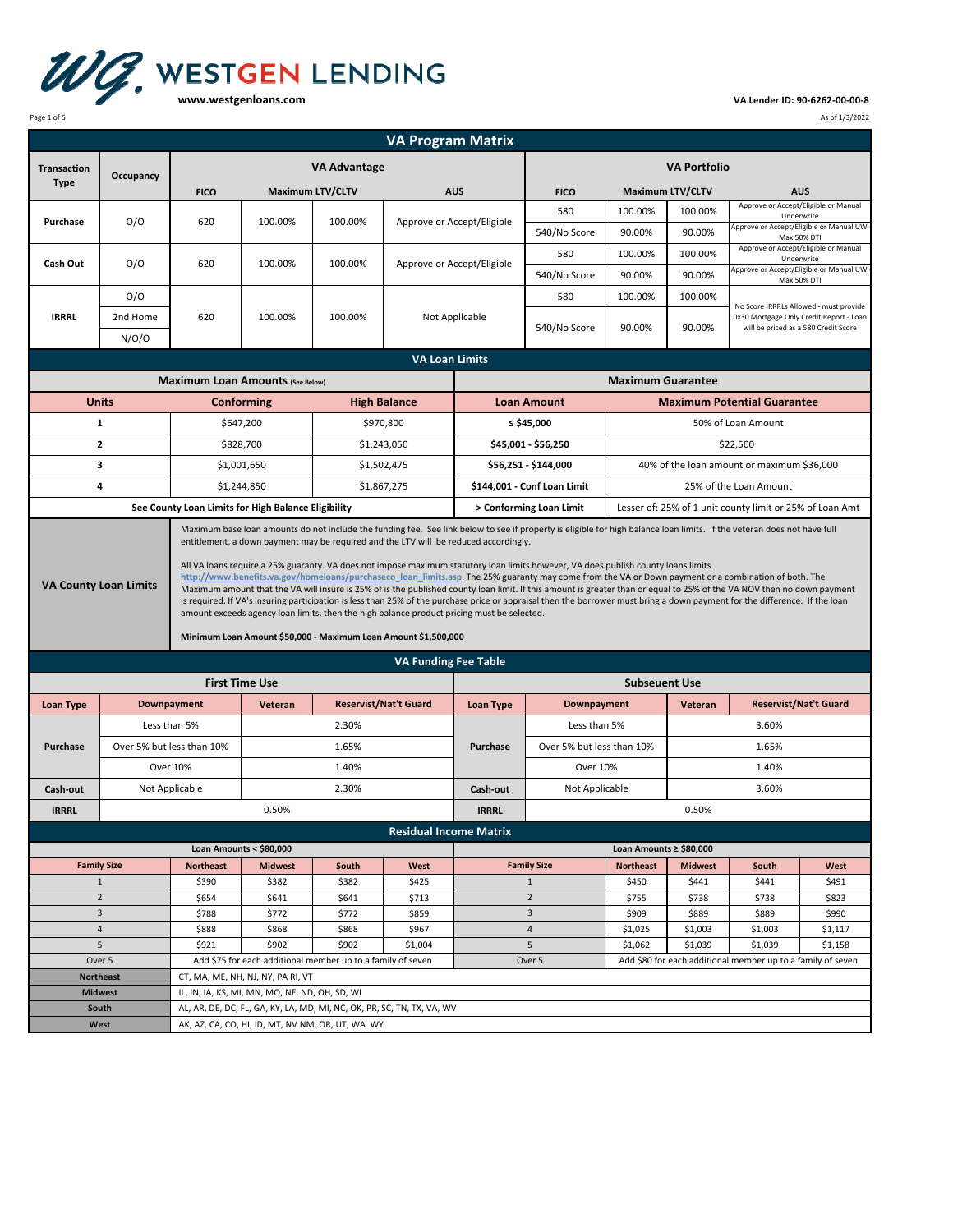16815 Von Karman Avenue, Suite 200, Irvine, CA 92606 800‐644‐1258



**www.westgenloans.com**

| VA Lender ID: 90-6262-00-00-8 |  |
|-------------------------------|--|
|                               |  |

| Page 2 of 5                             | As of 1/3/2022                                                                                                                                                                                                                                                                                                                                                                                                                                                                                                                                                                                                                                                                                                                                                                                                                                                                                                                                                                                                                                                                                                                                                                                                                                                                                                                                                                                                                                                                                                                                                                                                                                                                                                                                                                                                                                                                                                                                                                                                                                                                                                                                                                                                                                                                                                                   |  |  |  |  |  |
|-----------------------------------------|----------------------------------------------------------------------------------------------------------------------------------------------------------------------------------------------------------------------------------------------------------------------------------------------------------------------------------------------------------------------------------------------------------------------------------------------------------------------------------------------------------------------------------------------------------------------------------------------------------------------------------------------------------------------------------------------------------------------------------------------------------------------------------------------------------------------------------------------------------------------------------------------------------------------------------------------------------------------------------------------------------------------------------------------------------------------------------------------------------------------------------------------------------------------------------------------------------------------------------------------------------------------------------------------------------------------------------------------------------------------------------------------------------------------------------------------------------------------------------------------------------------------------------------------------------------------------------------------------------------------------------------------------------------------------------------------------------------------------------------------------------------------------------------------------------------------------------------------------------------------------------------------------------------------------------------------------------------------------------------------------------------------------------------------------------------------------------------------------------------------------------------------------------------------------------------------------------------------------------------------------------------------------------------------------------------------------------|--|--|--|--|--|
|                                         | <b>Program Notes</b>                                                                                                                                                                                                                                                                                                                                                                                                                                                                                                                                                                                                                                                                                                                                                                                                                                                                                                                                                                                                                                                                                                                                                                                                                                                                                                                                                                                                                                                                                                                                                                                                                                                                                                                                                                                                                                                                                                                                                                                                                                                                                                                                                                                                                                                                                                             |  |  |  |  |  |
| <b>Borrower Eligibility</b>             | <b>- US Citizens</b><br>. Permanent Resident and Non-Permanent Resident Aliens with a valid Social Security Card<br>At least one applicant must be an eligible veteran as established by the Cerificate of Eligibility (COE)                                                                                                                                                                                                                                                                                                                                                                                                                                                                                                                                                                                                                                                                                                                                                                                                                                                                                                                                                                                                                                                                                                                                                                                                                                                                                                                                                                                                                                                                                                                                                                                                                                                                                                                                                                                                                                                                                                                                                                                                                                                                                                     |  |  |  |  |  |
| Joint Loans/Split<br><b>Entitlement</b> | Joint or Split Entitlement Loans are allowed as defined under Chapter 7,1.A of the VA 26-7. Please add an additional 30 days to COE as loan must be submitted and<br>approved at the local regional center prior to CTC.                                                                                                                                                                                                                                                                                                                                                                                                                                                                                                                                                                                                                                                                                                                                                                                                                                                                                                                                                                                                                                                                                                                                                                                                                                                                                                                                                                                                                                                                                                                                                                                                                                                                                                                                                                                                                                                                                                                                                                                                                                                                                                         |  |  |  |  |  |
| <b>Underwriting</b>                     | • 620 Credit Score Advantage/ 540 Credit Score Portfolio - Borrower's with no credit score allowed with NTMCR at submission<br>• Minimum Loan Amount \$50,000 - Maximum Loan Amount \$2,000,000                                                                                                                                                                                                                                                                                                                                                                                                                                                                                                                                                                                                                                                                                                                                                                                                                                                                                                                                                                                                                                                                                                                                                                                                                                                                                                                                                                                                                                                                                                                                                                                                                                                                                                                                                                                                                                                                                                                                                                                                                                                                                                                                  |  |  |  |  |  |
| <b>Residual Income</b>                  | <b>Calculating Residual Income:</b><br>. Calculate the total gross monthly income of all occupying borrowers<br>. Deduct from gross monthly income the following items:<br><sup>o</sup> State income taxes<br><sup>o</sup> Proposed total monthly fixed payment (i.e. PITIA + MIP)<br><sup>o</sup> Estimated maintenance and utilities<br><sup>o</sup> Federal income taxes<br><sup>o</sup> Job related expenses (e.g. childcare)<br><sup>o</sup> Municipal or other income taxes<br><sup>o</sup> Retirement or Social Security<br><sup>o</sup> Gross upp of any Non-Taxable Income<br>. Subtract the sum of the deductions from the table above from the total gross monthly income of all members of the household of the occupying borrowers<br>. The balance is residual income<br><b>Calculating Gross Monthly Income:</b><br>• Gross monthly income should be calculated only for the occupying borrowers consistent with the requirements of HUD Handbook.<br>. Do not include bonus, part-time or seasonal income that does not meet the requirements for effective income as stated in HUD Handbook.<br>· Do not include income from non-occupying co-borrowers, co-signers, non-borrowing spouses, or other parties not obligated on the mortgage.<br><b>Calculating Monthly Expenses:</b><br>· If available, mortgagees must use Federal and state tax returns from the most recent tax year to document state and local taxes, retirement, Social Security and Medicare.<br>If tax returns are not available, mortgagees may rely upon current pay stubs.<br>• For estimated maintenance and utilities in all states, mortgagees should multiply the living area of the property (square feet) by \$0.14.<br>To use residual income as a compensating factor, count all members of the household of the occupying borrowers without regard to the nature of their relationship and<br>without regard to whether they are joining on title or the note. Exception: As stated in the VA Guidelines, the mortgagee may omit any individuals from "family size" who<br>are fully supported from a source of verified income which is not included in effective income in the loan analysis. These individuals must voluntarily provide sufficient<br>documentation to verify their income to qualify for this exception. |  |  |  |  |  |
| <b>Appraisals</b>                       | Appraisals are ordered through VA and must be completed by a VA appraiser. NOV is valid for 6 months and must be issued at the value reflected on the appraisal report.<br>Must meet VA's Minimum Property Requirements (MPRs).                                                                                                                                                                                                                                                                                                                                                                                                                                                                                                                                                                                                                                                                                                                                                                                                                                                                                                                                                                                                                                                                                                                                                                                                                                                                                                                                                                                                                                                                                                                                                                                                                                                                                                                                                                                                                                                                                                                                                                                                                                                                                                  |  |  |  |  |  |
| <b>Eligible Properties</b>              | Single Family Detached<br>Single Family Attached<br>2-4 Unit Detached/Attached<br>Planned Unit Developments<br>VA (or FHA Approved prior to 12/7/2009) Project Approved Low-rise and High-rise Condominiums (including manufactured homes zoned as a condo)<br><b>Rural Properties</b><br>Double Wide Manufactured Homes (if located in flood zone - subject to elevation certification)                                                                                                                                                                                                                                                                                                                                                                                                                                                                                                                                                                                                                                                                                                                                                                                                                                                                                                                                                                                                                                                                                                                                                                                                                                                                                                                                                                                                                                                                                                                                                                                                                                                                                                                                                                                                                                                                                                                                         |  |  |  |  |  |
| <b>Ineligible Properties</b>            | Condotels/Hotel Condominiums<br>Mobile Homes<br>Single-Wide and Multi-Unit Manufactured Homes<br>Timeshares<br>Unimproved Land<br><b>Income Producting Properties</b>                                                                                                                                                                                                                                                                                                                                                                                                                                                                                                                                                                                                                                                                                                                                                                                                                                                                                                                                                                                                                                                                                                                                                                                                                                                                                                                                                                                                                                                                                                                                                                                                                                                                                                                                                                                                                                                                                                                                                                                                                                                                                                                                                            |  |  |  |  |  |
| <b>Ineligible Transactions</b>          | • VA Renovation<br><b>- Energy Efficient Mortgage</b><br><b>Bond and DPA Programs</b>                                                                                                                                                                                                                                                                                                                                                                                                                                                                                                                                                                                                                                                                                                                                                                                                                                                                                                                                                                                                                                                                                                                                                                                                                                                                                                                                                                                                                                                                                                                                                                                                                                                                                                                                                                                                                                                                                                                                                                                                                                                                                                                                                                                                                                            |  |  |  |  |  |
| <b>State Restrictions</b>               | Texas 50 (a) (6) Refinance Mortgages are allowed to a maximum LTV of 80%                                                                                                                                                                                                                                                                                                                                                                                                                                                                                                                                                                                                                                                                                                                                                                                                                                                                                                                                                                                                                                                                                                                                                                                                                                                                                                                                                                                                                                                                                                                                                                                                                                                                                                                                                                                                                                                                                                                                                                                                                                                                                                                                                                                                                                                         |  |  |  |  |  |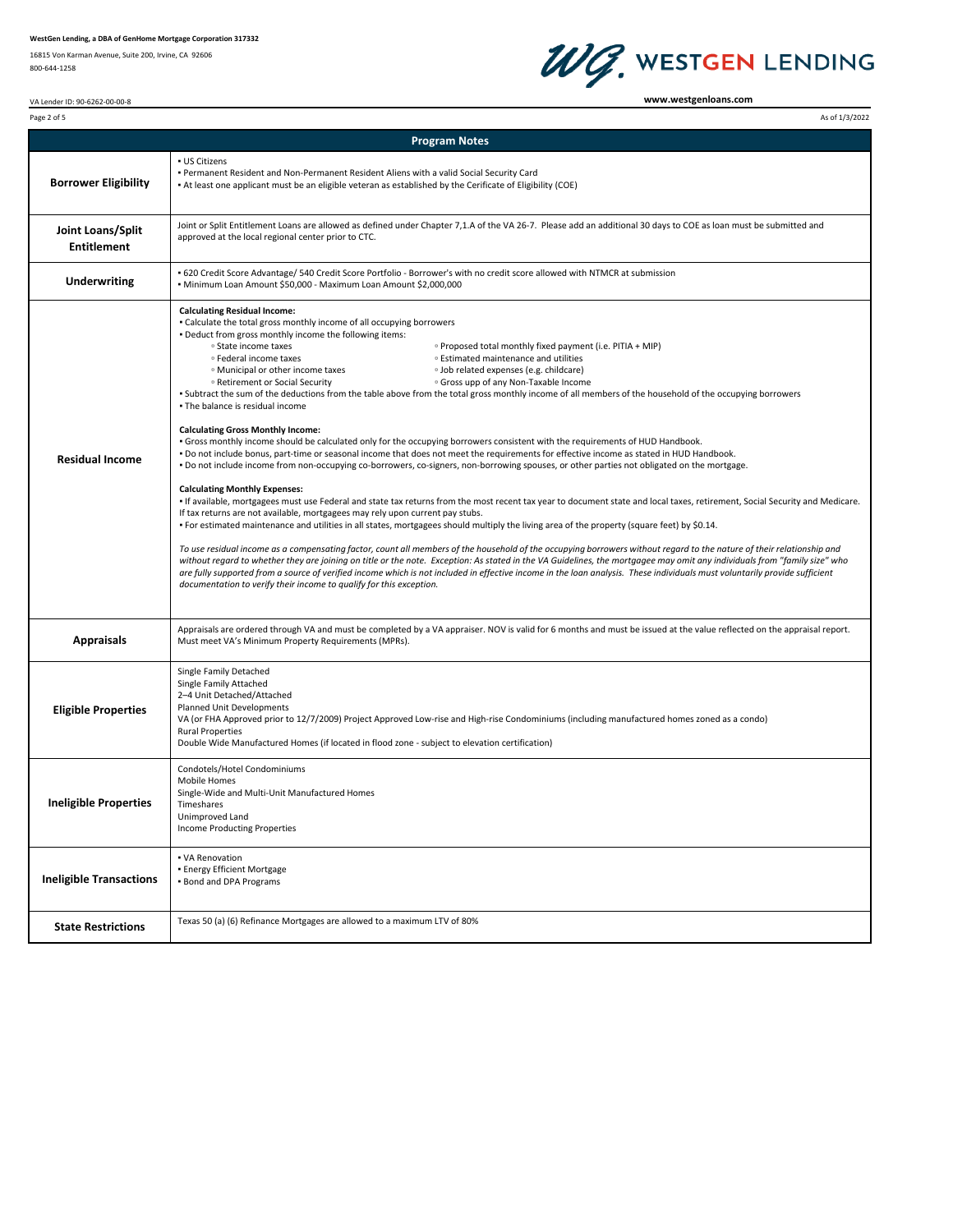16815 Von Karman Avenue, Suite 200, Irvine, CA 92606 800‐644‐1258

## WG. WESTGEN LENDING

**www.westgenloans.com**

Page 3 of 5 As of 1/3/2022 As of 1/3/2022

VA Lender ID: 90‐6262‐00‐00‐8

|                                                        | <b>Program Notes</b>                                                                                                                                                                                                                                                                                                                                                                                                                                                                                                                                                                                                                                                                                                                                                                                                                                                                                                                                                                                                                                                                                                                                                                                                                                                                                                                                                                                                |                            |                             |                                  |  |
|--------------------------------------------------------|---------------------------------------------------------------------------------------------------------------------------------------------------------------------------------------------------------------------------------------------------------------------------------------------------------------------------------------------------------------------------------------------------------------------------------------------------------------------------------------------------------------------------------------------------------------------------------------------------------------------------------------------------------------------------------------------------------------------------------------------------------------------------------------------------------------------------------------------------------------------------------------------------------------------------------------------------------------------------------------------------------------------------------------------------------------------------------------------------------------------------------------------------------------------------------------------------------------------------------------------------------------------------------------------------------------------------------------------------------------------------------------------------------------------|----------------------------|-----------------------------|----------------------------------|--|
|                                                        |                                                                                                                                                                                                                                                                                                                                                                                                                                                                                                                                                                                                                                                                                                                                                                                                                                                                                                                                                                                                                                                                                                                                                                                                                                                                                                                                                                                                                     | Cash Out                   |                             | <b>IRRRL</b>                     |  |
| <b>VA Refinance</b><br><b>Requirements</b>             | <b>Requirement</b>                                                                                                                                                                                                                                                                                                                                                                                                                                                                                                                                                                                                                                                                                                                                                                                                                                                                                                                                                                                                                                                                                                                                                                                                                                                                                                                                                                                                  | Type I (Loan Amt ≤ Payoff) | Type II (Loan Amt > Payoff) | <b>All VA IRRRL Transactions</b> |  |
|                                                        | LTV Cannot Exceed 90% (Including Funding Fee)                                                                                                                                                                                                                                                                                                                                                                                                                                                                                                                                                                                                                                                                                                                                                                                                                                                                                                                                                                                                                                                                                                                                                                                                                                                                                                                                                                       | Yes                        | Yes                         | No                               |  |
|                                                        | <b>Establish Net Tangible Benefit (See Below)</b>                                                                                                                                                                                                                                                                                                                                                                                                                                                                                                                                                                                                                                                                                                                                                                                                                                                                                                                                                                                                                                                                                                                                                                                                                                                                                                                                                                   | Yes                        | Yes                         | No                               |  |
|                                                        | Loan Seasoning: 210 Day and 6 Payments on Exisiting Loan                                                                                                                                                                                                                                                                                                                                                                                                                                                                                                                                                                                                                                                                                                                                                                                                                                                                                                                                                                                                                                                                                                                                                                                                                                                                                                                                                            | Yes                        | Yes                         | Yes                              |  |
|                                                        | <b>Maximum 36 Month Recoupment</b>                                                                                                                                                                                                                                                                                                                                                                                                                                                                                                                                                                                                                                                                                                                                                                                                                                                                                                                                                                                                                                                                                                                                                                                                                                                                                                                                                                                  | Yes                        | No                          | Yes                              |  |
|                                                        | <b>Interest Rate/Discount Point Requirement</b>                                                                                                                                                                                                                                                                                                                                                                                                                                                                                                                                                                                                                                                                                                                                                                                                                                                                                                                                                                                                                                                                                                                                                                                                                                                                                                                                                                     | Yes                        | No                          | Yes                              |  |
| <b>Net Tangible Benefit</b>                            | Net Tangible Benefit: The new loan must meet at least one of the following:<br>. The new loan eliminates monthly mortgage insurance (public or private) or monthly guaranty insurance;<br>. The term of the new loan is shorter than the term of the loan being refinanced;<br>. The interest rate on the new loan is lower than the interest rate on the loan being refinanced. Note: The current rate must be used to determine NTB rate reduction,<br>including ARMs and modified loans. (See additional requirements for Type I Interest Rate Reduction below);<br>• The monthly (principal and interest) payment on the new loan is lower than the monthly (principal and interest) payment on the loan being refinanced;<br>• The new loan results in an increase in the borrower's monthly residual income. Residual income, includes monthly PITIA (principal, interest, taxes, insurance and HOA)<br>payment. When taxes and insurance amounts are changing between the application date and the closing date, the new taxes and insurance amount will be used in<br>determining residual income for both the new and current loan;<br>. The new loan refinances an interim loan to construct, alter, or repair the home;<br>. The new loan amount is equal to or less than 90% percent of the reasonable value of the home; or<br>. The new loan refinances an adjustable rate loan to a fixed rate loan. |                            |                             |                                  |  |
| <b>IRRRL/Cash Out Seasoning</b><br><b>Requirements</b> | - Seasoning requirement applies when current loan that is being paid off is FHA, VA or USDA.<br>. The Note date of the refinance loan must be on or after the later of:<br><sup>o</sup> The date that is 210 days after the date on which the 1st payment is made on the loan being refinanced, and<br><sup>o</sup> The date on which the 6 full monthly payments have been made on the loan being refinanced.<br>• Note: The date on which "the 1st payment is made on" must be verified. Advance/prepaid payments to meet the 6 scheduled payment requirement is not permitted.                                                                                                                                                                                                                                                                                                                                                                                                                                                                                                                                                                                                                                                                                                                                                                                                                                   |                            |                             |                                  |  |
| <b>Fee Recoupment</b><br>(Type 1 Cash Out)             | The recoupment period of all fees, closing costs, expenses (other than prepaids), and incurred costs must not exceed 36 months from the date of the note.<br>. A certification confirming the loan meets the 36 months fee recoupment period is required in the loan file.<br><b>Fee Recoupment Calculation</b><br>Number of Months to Recoup: Divide the Total Closing Costs by the Monthly Savings Payment<br>Note: If the loan being refinanced has been modified, the principal and interest reduction must be computed/compared to the modified principal and interest monthly<br>payments                                                                                                                                                                                                                                                                                                                                                                                                                                                                                                                                                                                                                                                                                                                                                                                                                     |                            |                             |                                  |  |
| <b>Interest Rate Reduction</b><br>(Type 1 Cash Out)    | If refinancing an existing VA guaranteed loan that has a fixed rate and using the interest rate reduction NTB option for a Type I Cash-out, must meet one of the following:<br><b>Fixed Rate to Fixed Rate</b><br>• The interest rate on the new loan must be lower than the interest rate for the loan being paid off by at least 0.50%<br><b>Fixed Rate to Adjustable Rate</b><br>- The interest rate on the new loan must be lower than the interest rate on the loan being paid off by at least 2.00%<br>. For loans in which the lower interest rate is due solely to discount points<br><sup>o</sup> The discount points must be paid at closing;                                                                                                                                                                                                                                                                                                                                                                                                                                                                                                                                                                                                                                                                                                                                                             |                            |                             |                                  |  |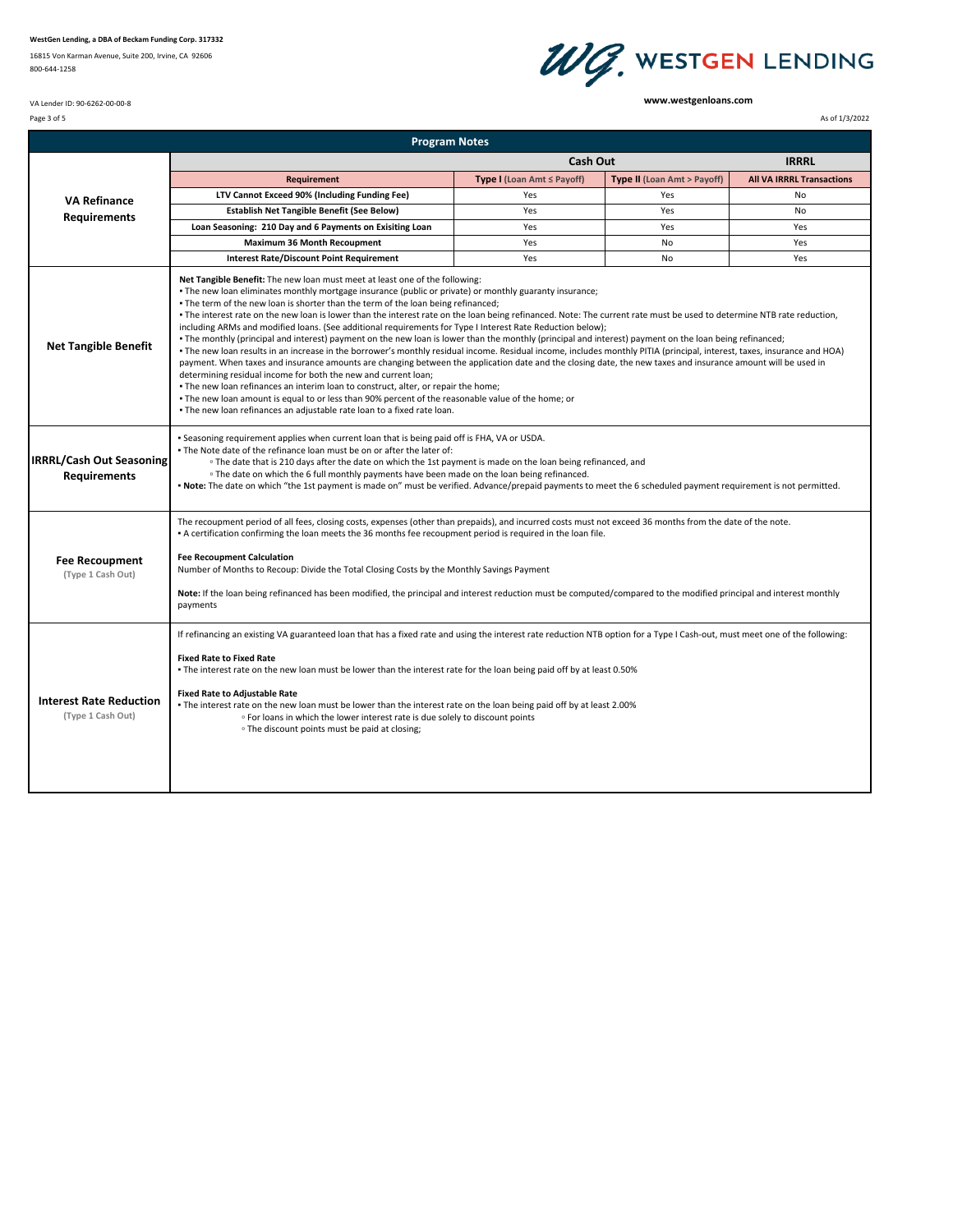16815 Von Karman Avenue, Suite 200, Irvine, CA 92606 800‐644‐1258

VA Lender ID: 90‐6262‐00‐00‐8



**www.westgenloans.com**

Page 4 of 5 As of 3/1/2019 As of 3/1/2019

| <b>VA Program Matrix Extenuating Circumstances</b>                                                         |                                                                                                                                                                                                                                                                                                                                                                                                                                                                                                                                                                                                                                                                                                                                                                                                                                                                                              |                                                                                                                                                                                                                                                                                                                                                                                                                                                                                      |  |  |
|------------------------------------------------------------------------------------------------------------|----------------------------------------------------------------------------------------------------------------------------------------------------------------------------------------------------------------------------------------------------------------------------------------------------------------------------------------------------------------------------------------------------------------------------------------------------------------------------------------------------------------------------------------------------------------------------------------------------------------------------------------------------------------------------------------------------------------------------------------------------------------------------------------------------------------------------------------------------------------------------------------------|--------------------------------------------------------------------------------------------------------------------------------------------------------------------------------------------------------------------------------------------------------------------------------------------------------------------------------------------------------------------------------------------------------------------------------------------------------------------------------------|--|--|
| <b>Extenuating</b><br><b>Circumstances</b><br><b>Defined</b>                                               | Extenuating circumstances are events that were beyond the control of the borrower, such as a serious illness or death of a wage earner, such as unemployment, prolonged<br>strikes, medical bills not covered by insurance. The applicant or spouse has reestablished good credit since the bankruptcy or foreclosure. Divorce is not considered an<br>extenuating circumstance.<br>If the bankruptcy or foreclosure was caused by failure of the business of a self-employed applicant, it may be possible to determine that the applicant is a satisfactory<br>credit risk if (1) the applicant obtained a permanent position after the business failed, (2) there is no derogatory credit information prior to self-employment, (3) there is no<br>derogatory credit information subsequent to the bankruptcy, and (4) failure of the business was not due to the applicant's misconduct. |                                                                                                                                                                                                                                                                                                                                                                                                                                                                                      |  |  |
|                                                                                                            | VA Advantage/Standard VA                                                                                                                                                                                                                                                                                                                                                                                                                                                                                                                                                                                                                                                                                                                                                                                                                                                                     | VA Advantage/Standard VA - Manual                                                                                                                                                                                                                                                                                                                                                                                                                                                    |  |  |
| <b>Chapter 7 Bankruptcy</b>                                                                                | <b>AUS Approve or Accept/Eligible</b><br>2 Years from the discharge date to case assignment                                                                                                                                                                                                                                                                                                                                                                                                                                                                                                                                                                                                                                                                                                                                                                                                  | Extenuating Circumstance: An elapsed period of less than two years since<br>discharge, but not less than 12 months, may be acceptable, if the applicant: (1) can<br>show that the bankruptcy was caused by extenuating circumstances beyond the<br>Borrower's control; and (2) the applicant or spouse has obtained consumer items<br>on credit subsequent to the bankruptcy and has satisfactorily made the payments<br>over a continued period.                                    |  |  |
| <b>Chapter 13 Bankruptcy</b>                                                                               | AUS Approve or Accept/Eligible - Manual Downgrade Guidelines Apply<br>Completion of the Chapter 13 with Satisfactory Payments                                                                                                                                                                                                                                                                                                                                                                                                                                                                                                                                                                                                                                                                                                                                                                | Extenuating Circumstance: An elapsed period of less than two years since<br>discharge, but not less than 12 months, may be acceptable, if the applicant: (1) can<br>show that the bankruptcy was caused by extenuating circumstances beyond the<br>Borrower's control; and (2) the applicant has satisfactorily made at least 12<br>months worth of the payments and the Trustee or the Bankruptcy Judge approves<br>of the new credit, the lender may give favorable consideration. |  |  |
| <b>Foreclosure</b><br>Deed-in-Lieu of<br><b>Foreclosure</b><br><b>Short Sale</b><br><b>Pre-Foreclosure</b> | <b>Total Scorecard (AUS Approve/Eligible)</b><br>2 Years from date of the DIL or the date that the Borrower transferred ownership of<br>the Property to the foreclosing Entity/designee to case assignment                                                                                                                                                                                                                                                                                                                                                                                                                                                                                                                                                                                                                                                                                   | <b>Extenuating Circumstance:</b> An elapsed period of less than two years since<br>discharge, but not less than 12 months, may be acceptable, if the applicant: (1) can<br>show that the bankruptcy was caused by extenuating circumstances beyond the<br>Borrower's control; and (2) the applicant or spouse has obtained consumer items<br>on credit subsequent to the bankruptcy and has satisfactorily made the payments<br>over a continued period.                             |  |  |
| <b>Loan Modifications</b>                                                                                  | A mortgage that has been modified must utilize the payment history in accordance with the modification agreement for the time period of modification in determining late<br>housing payments.                                                                                                                                                                                                                                                                                                                                                                                                                                                                                                                                                                                                                                                                                                |                                                                                                                                                                                                                                                                                                                                                                                                                                                                                      |  |  |
| <b>Consumer Credit</b><br>Counseling                                                                       | The applicant has satisfactorily made at least 12 months worth of the payments and the counseling agency approves of the transaction.                                                                                                                                                                                                                                                                                                                                                                                                                                                                                                                                                                                                                                                                                                                                                        |                                                                                                                                                                                                                                                                                                                                                                                                                                                                                      |  |  |